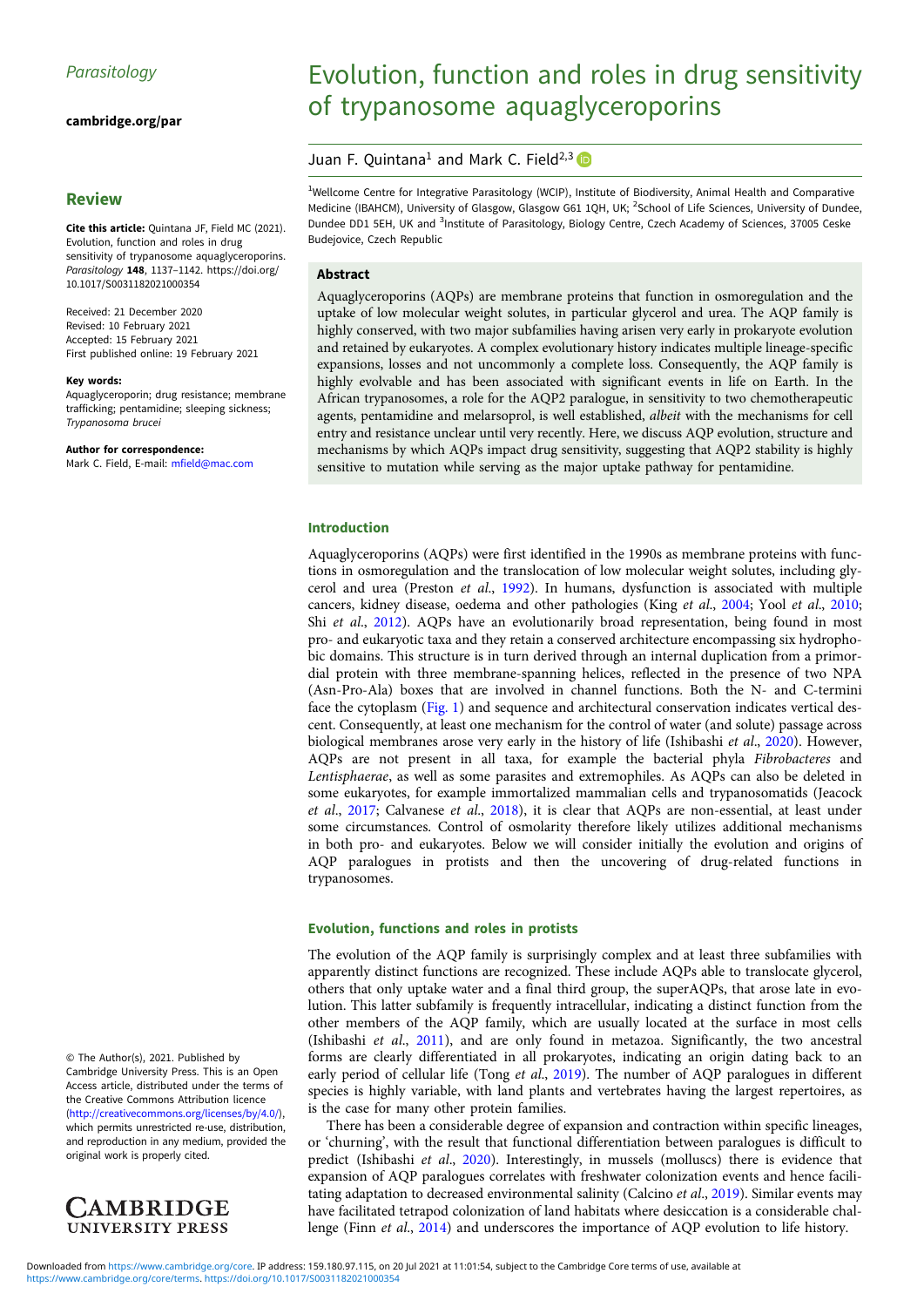<span id="page-1-0"></span>

Fig. 1. Structure and copy number of AQP paralogues. (A) Left panel: Depiction of the Trypanosoma brucei AQP2 monomer. The trans-membrane domains are highlighted in magenta. Right panel: Details of the unique NPS/NSA TbAQP2 selectivity pore. (B) Left panel: Top view of the proposed tetrameric structure of T. brucei AQP2 model. The lysine residues in position K147 and K234 are shown as spheres. Right panel: Expanded view of the conformational change observed during TMD simulations on TMD1 and TMD3 as a result of the K147R mutation. Wild type TbAQP2 is shown in green. TbAQP2 displaying the K147R and K234R mutations is shown in light orange. Other residues important for intramolecular interactions between transmembrane domains (N70, D73, K142 and Y151) are also highlighted. Mutations on these residues profoundly impair protein stability, rendering the parasites resistant to pentamidine and melarsoprol. (Quintana et al., [2020](#page-5-0)). (C) Number of clear AQP paralogues detected in representative taxa. Note that for the protists these are all represented by the more permissive glycerol-capable class.

In unicellular eukaryotes the number of AQP paralogues is comparatively small when compared with multicellular organisms and it has been proposed that the numbers of AQP paralogues are correlated somewhat with environmental complexity (von Bülow and Beitz, [2015](#page-5-0)). Most protist AQPs appear to be the more permissive glycerol-translocating forms that facilitate the uptake of solutes and waste compounds in addition to water. The free-living amoeba Amoeba proteus expresses a single AQP that is associated with the contractile vacuole (Nishihara et al., [2012](#page-5-0)), but by contrast there are four AQP paralogues in the social amoeba Dictyostelium discoideum, two of which are constitutively expressed and the remainder stage specific. Although there is evidence for roles in differentiation, none of the D. discoideum AQPs are exclusively water permeable and hence functions are not com-pletely clear (Von Bülow et al., [2012\)](#page-5-0). In the parasites Plasmodium falciparum and Toxoplasma gondii, each have a single AQP ([Fig. 2](#page-2-0)) and this minimal repertoire may reflect intracellular life cycles and a more constant environment, albeit with considerable levels of complexity and differentiation events during life cycle progression, particularly for P. falciparum.

Amongst the kinetoplastids, Leishmania major has five AQPs, although only AQP1 has been studied in any detail. LmAQP1 is a wide permeability form localized on the flagellum and regulated by MAP kinase (Figarella et al., [2007](#page-4-0); Mandal et al., [2012;](#page-5-0) Sharma et al., [2015\)](#page-5-0). The remaining L. major AQPs are less well uncharacterized, but at the sequence level more closely resemble the plant tonoplast intrinsic protein (TIP) AQP subclass. Four of the five AQP genes in L. donovani retain canonical gating motifs, but in one paralogue this is mutated to NPM-NPA. All four of the conventional AQPs are suggested as intracellular as is the case for the TIP AQPs of plants, but significantly LdAQP1 is likely to permit translocation of large solutes (Biyani et al., [2011](#page-4-0)). Antimonial-containing drugs remain a first line treatment against Leishmania in many parts of the world (Field et al., [2017\)](#page-4-0) and in laboratory derived strains of Leishmania mexicana AQP1 can restore antimonial uptake to resistant cells (Marquis et al., [2005](#page-5-0)). No obvious genome level changes to gene copy number or sequence accompany resistance but is potentially a post-transcriptional modulation of AQP1 mRNA level. Changes to expression of AQP1 have been demonstrated in multiple species where resistance was derived in the laboratory (Lin et al., [2008;](#page-5-0) Barrera et al., [2017](#page-4-0)). However, it is also clear that there is a less compelling case for association of altered AQP1 expression and drug resistance in clinical isolates.

The American trypanosome, Trypanosoma cruzi also has four TIP-like AQPs, representing the entire repertoire in that organism and these are associated with the contractile vacuole and acidocalcisomes (Montalvetti et al., [2004\)](#page-5-0). Trypanosoma brucei has three AQPs; AQP1 is shared with other kinetoplastida, while AQP2 and AQP3 arose from a recent gene duplication in the African trypanosome lineage and remain contiguous.

In addition to interactions between trans-membrane domains, two major selectivity filters restrict the molecular weights and properties of the solutes being translocated by AQPs and that can effectively pass through the central pore; these are the ar/R and NPA/NPA motifs (Fig. 1) (Beitz, [2005;](#page-4-0) Baker et al., [2013;](#page-4-0) Verkman et al., [2014](#page-5-0); Munday et al., [2015](#page-5-0); Fairlamb and Horn, [2018\)](#page-4-0). Trypanosoma brucei AQP1 and AQP3 display the internal arrangements in the protein pore observed in canonical AQPs, including the canonical 'NPA' within two half  $\alpha$ -helices and a narrower 'aromatic/arginine' (ar/R) motif (Beitz, [2005](#page-4-0)). Interestingly, TbAQP2 does not retain this canonical configuration, displaying an unconventional 'NPS/NSA' filter motif and rearrangement in the ar/R motif that is replaced by a neutral leucine at position 264 (L264), followed by aliphatic, rather than aromatic, residues (A88, I110, V249 and L258), which are equivalent to the 'IVLL' motif observed in the selectivity pore of canonical AQPs (de Groot and Grubmuller, [2001](#page-4-0); Baker et al., [2013;](#page-4-0) Quintana et al., [2020](#page-5-0)). These structural features indicate that TbAQP2 can accommodate larger solutes through the selectivity pore (Uzcategui et al., [2004\)](#page-5-0).

These examples demonstrated that AQP evolution is highly plastic, with the creation of additional paralogues, facilitating altered specificity. Hence, the AQP family contributes to surviving environmental complexity and exploitation of new ecological niches, with a considerable impact on the life history of the earth. However, the absence of AQPs from many lineages or a genetic demonstration of essentially in many organisms serves to underscore the challenges remaining for the full understanding of AQP function.

## TbAQP2 and multidrug resistance

The treatment of sleeping sickness relies on drugs to clear first- or second-stage infections, and the choice of drug depends on the capacity to penetrate the blood–brain barrier (BBB) (Denise and Barrett, [2001](#page-4-0); Steverding, [2010;](#page-5-0) Fairlamb and Horn, [2018](#page-4-0)). Of these, pentamidine and melarsoprol represent two of the most potent drugs currently used to treat first- and second-stage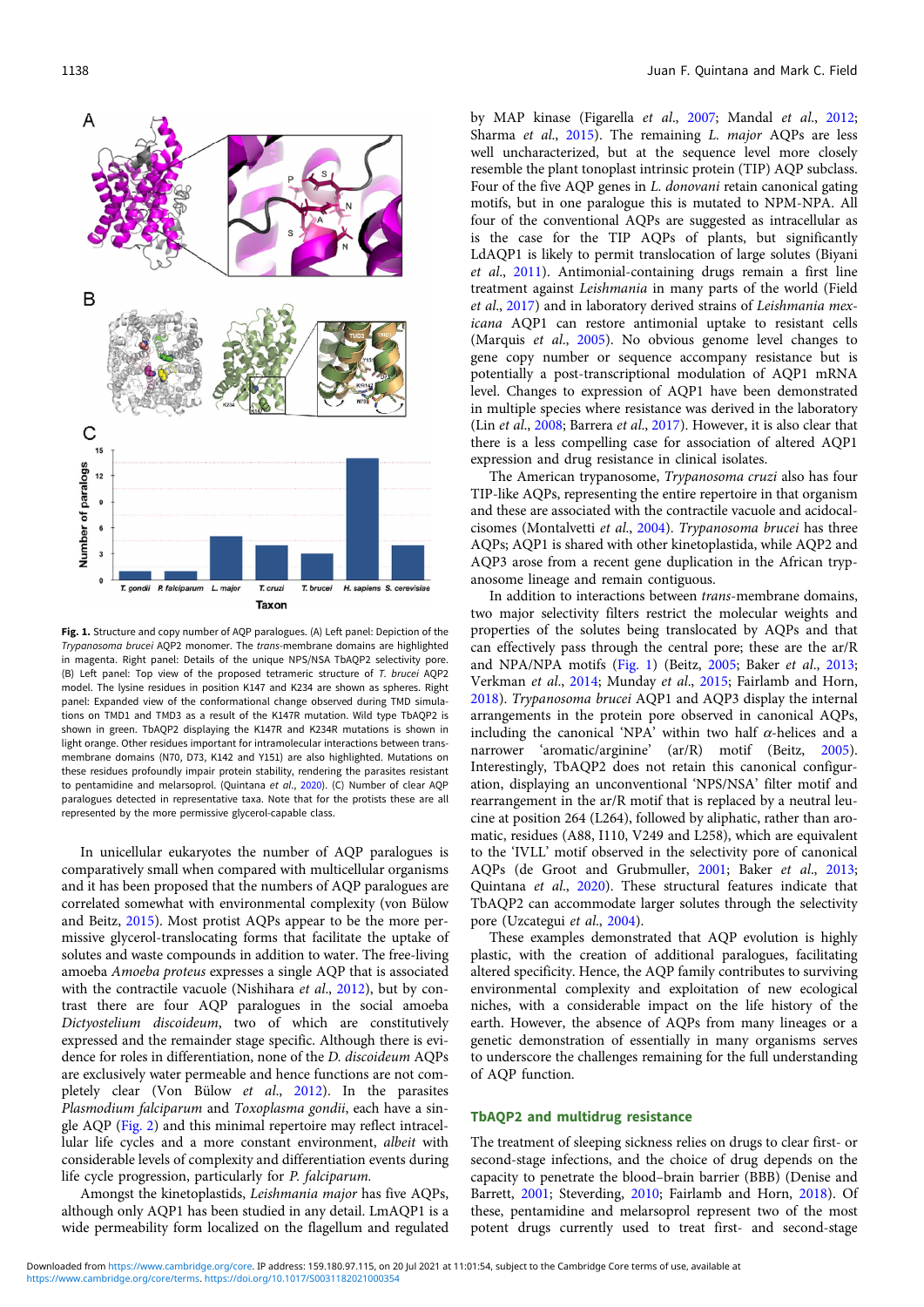<span id="page-2-0"></span>

Fig. 2. TbAQP2 trafficking, assembly and pentamidine uptake. Schematic of the trypanosome endomembrane system, focused on the region between the nucleus and flagellar pocket and encompassing the mitochondrion. AQP proteins are represented as open coloured cylinders, with the opening indicting the cell external/intracellular luminal face of the molecule. Note that both ER and endosomal molecules can become ubiquitylated (red dot). It is most likely that pentamidine enters the cell at the cell surface (see text) and is then translocated into the mitochondrion to interact with the kinetoplast (mitochondrial genome, purple circles) but he possibility that there is a contribution from endocytosis of AQP; pentamidine complexes remains a possibility.

diseases, respectively, displaying low nanomolar 50%-effective growth-inhibitory concentration  $(EC_{50})$  (Denise and Barrett, [2001;](#page-4-0) Bray et al., [2003;](#page-4-0) Barrett et al., [2007](#page-4-0); Fairlamb and Horn, [2018\)](#page-4-0). Pentamidine, an aromatic diamidine, is used to treat firststage (haemolymphatic stage) T. gambiense HAT (Denise and Barrett, [2001](#page-4-0); Barrett et al., [2007](#page-4-0); Baker et al., [2013](#page-4-0)). This compound binds nucleic acids with high affinity, leading to accumulation by, and ultimately destruction of, the kinetoplast (Mathis et al., [2006](#page-5-0); Baker et al., [2013](#page-4-0); Gould and Schnaufer, [2014;](#page-4-0) Al-Horani et al., [2019;](#page-4-0) Kennedy and Rodgers, [2019\)](#page-5-0). However, pentamidine is unable to reach the central nervous system (CNS), in part due to its high affinity interactions with serum proteins, charge and relatively high retention in tissues and is therefore ineffective for the treatment of second-stage meningoencephalic HAT (Barrett et al., [2007](#page-4-0); Maclean et al., [2012\)](#page-5-0). Melarsoprol, on the contrary, is an arsenical compound used for the treatment of second-stage HAT, including T. rhode-siense HAT (Fairlamb et al., [1989](#page-4-0); Keiser et al., [2000;](#page-5-0) Field et al., [2017\)](#page-4-0). This compound is thought to be metabolized to melarsen oxide prior to uptake by African trypanosomes, leading to the formation of a stable adduct with trypanothione known as Mel T (Burri et al., [1993](#page-4-0), [1994;](#page-4-0) Fairlamb and Horn, [2018\)](#page-4-0). Melarsoprol penetrates the BBB comparatively more effectively than pentamidine, reaching the minimum concentration required for parasite clearance in the CNS (Mäser et al., [1999;](#page-5-0) Stewart et al., [2010\)](#page-5-0). Melasoprol also displays reactive encephalopathy in ∼10% of patients, which is frequently fatal (Fairlamb and Horn, [2018](#page-4-0)).

Given the limited repertoire of drugs available for treatment it is perhaps not surprising that resistance to these compounds has been frequently observed in endemic countries. Indeed, diamidine-arsenical cross-resistance was initially reported in the 1940s, suggesting that mechanisms of uptake and/or action were common to these otherwise divergent chemical compounds, but with the molecular details poorly understood. The identification of the pentamidine/melarsoprol transporter has been a serendipitous process. Initial studies in cross-resistance in laboratory strains (Bernhard et al., [2007](#page-4-0); Bridges et al., [2007;](#page-4-0) Graf et al., [2015](#page-5-0)a) and field isolates (Shahi et al., [2002;](#page-5-0) Alsford et al., [2012\)](#page-4-0)

from relapsed patients identified the gene encoding for the purine transporter responsible for drug uptake as T. brucei adenosine transporter 1 (TbAT1). In addition to TbAT1, the high-affinity pentamidine transporter (HAPT1) (Bernhard et al., [2007](#page-4-0)) as well as the ATP-binding cassette transporter MRPA (Baker et al., [2012](#page-4-0)) were also proposed to mediate drug resistance by various mechanisms, but neither explained the drug resistance levels observed in field isolates (Baker et al., [2013](#page-4-0)).

Using genome-wide RNAi-mediated genetic screening and functional assays, the locus encoding the closely related AQP2 and AQP3 was identified as a bona fide hit for pentamidine/melarsoprol cross-resistance (Graf et al., [2015](#page-5-0)b). Further biochemical and genetic manipulation studies demonstrated that deletion of AQP2, but not AQP3, led to a significant increase in the  $EC_{50}$ of both compounds, mirroring the behaviour observed in previously generated laboratory strains and field isolates (Munday et al., [2014](#page-5-0); Graf et al., [2015](#page-5-0)b; Song et al., [2016](#page-5-0)). Other observations such as localization to the flagellar pocket in the bloodstream form (Munday et al., [2014](#page-5-0); Graf et al., [2015](#page-5-0)b; Song et al., [2016;](#page-5-0) Quintana et al., [2020\)](#page-5-0), as well as the unusual pore structure discussed above, led to the hypothesis that pentamidine and melarsoprol are likely to interact with high affinity to AQP2 located in the flagellar pocket (Alghamdi et al., [2020\)](#page-4-0), posing the question of how these compounds are internalized and also the mechanisms for resistance.

## Endocytosis or membrane uptake: competing models for drug entry

Suggesting that the role of a channel protein is not the primary mechanism for pentamidine to access the trypanosome cytoplasm may seem to be a straw man, but this possibility has been proposed. Specifically, as AQP2 binds pentamidine with high affinity at the first selectivity pore, the possibility that AQP2 is a receptor for uptake by endocytosis is not unreasonable (Fig. 2) and could act as a parallel to ISG75-mediated uptake of suramin (Graf et al., [2015](#page-5-0)b). This model was further supported by reports demonstrating that pentamidine binds AQP2 with nanomolar affinity, thus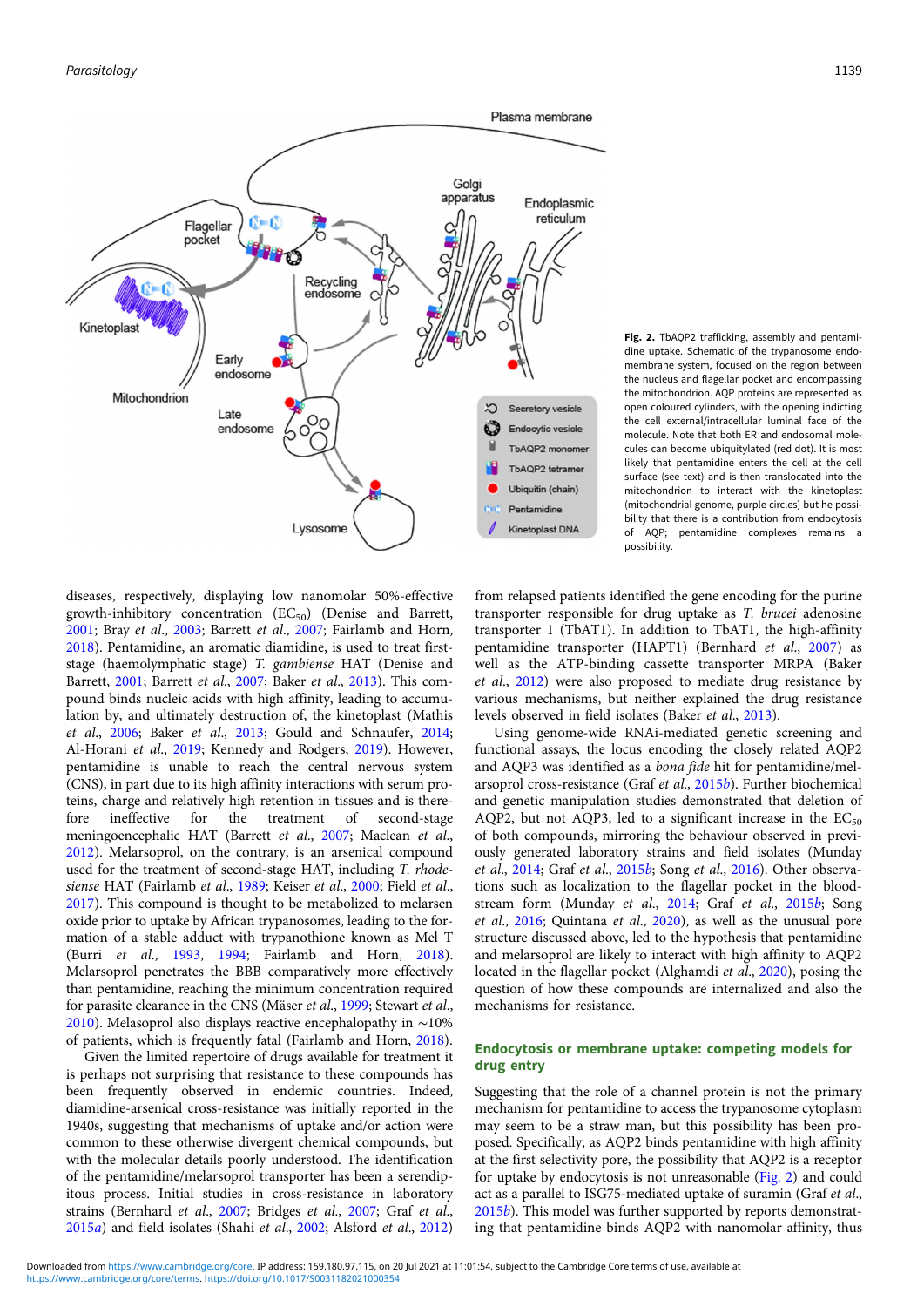<span id="page-3-0"></span>

Fig. 3. Major events in the history of African trypanosomiasis. Annotations above the timeline in black indicate major cultural, historical and management events with a bearing on trypanosomiasis. The influence on hominid evolution is inferred from impact on savannah ecosystems. Annotations in green indicate introduction of chemotherapeutic agents and in red emergence of resistance mechanisms and related advances in molecular understanding. Annotated beneath the timeline are periods of major change in the incidence of trypanosomiasis, in red for periods of epidemics and teal for control measures.

potentially acting as a highly selective inhibitor of AQP2 [\(Fig. 2\)](#page-2-0) (Alghamdi et al., [2020\)](#page-4-0). However, consideration of structural features of the pore do support TbAQP2 acting as a channel for larger and more structurally flexible solutes including pentamidine (Petersen and Beitz, [2020\)](#page-5-0). In the endocytosis model, ubiquitination of TbAQP2 at the flagellar pocket is central for subsequent ubiquitination-mediated intracellular trafficking and delivery to intracellular organelles such as the lysosome. Indeed, TbAQP2 forms a stable homomultimeric complex in the flagellar pocket where ubiquitination is likely to take place on individual mono-mers (Quintana et al., [2020\)](#page-5-0).

The opposing membrane uptake model proposes that pentamidine, and potentially melarsoprol, are taken up *via* the intrinsic channel properties of TbAQP2. Indeed, a recent report demonstrates that drug permeation is possible due to a highly conserved amino acid motif in the central pore architecture of TbAQP2, facilitating the passage of 'high' molecular weight solutes (Alghamdi et al., [2020](#page-4-0)). This was demonstrated by TbAQP3 mutants containing the amino acids of the selectivity pore from TbAQP2 possessing increased capacity for pentami-dine uptake (Alghamdi et al., [2020\)](#page-4-0). Moreover, pentamidine permeation through TbAQP2 seems to be further aided by the intrinsic membrane potential and is not abrogated by partially blocking endocytic uptake (Alghamdi et al., [2020;](#page-4-0) Quintana et al., [2020\)](#page-5-0), albeit at a rate that is considerably slower than for lower molecular weight solutes, which in essence implies a leak in the AQP2 permeability barrier.

Concerning the likely site for pentamidine uptake, there is no evidence that endocytosis or post-translational modification of AQP2 is required. Specifically, additional genes identified from the genome-wide RNAi screen identified a kinase and phosphatase for melarsoprol and pentamidine respectively, as well as one unique hypothetical each (Alsford et al., [2012\)](#page-4-0). None of these genes have evidence for roles in ubiquitylation, endocytosis or trafficking in general, suggesting that translocation of drugs from the surface is sufficient for toxicity and that blocking ubiquitylation or endocytosis does not offer resistance. However, it needs to be acknowledged that a role for endocytosis that is overshadowed by the channelmediated mechanism, remains a possibility.

# Stability and folding of TbAQP2 contribute to pentamidine resistance

In common with most membrane proteins, AQPs undergoing translation are inserted into the endoplasmic reticulum through

the Sec61 translocon and assisted in folding via a cohort of chaperones (Pitonzo and Skach, [2006\)](#page-5-0). Given that most AQPs are also glycoproteins it is likely that the calnexin/calreticulin quality control system is involved in monitoring quality and rapidity of folding. Importantly, formation of homotetrameric complexes is important for AQP stability and the formation of heterotetra-meric complexes has not been observed (Duchesne et al., [2002;](#page-4-0) Furman et al., [2003\)](#page-4-0). The residues responsible for this specificity are not clear, but AQP tetramers can assemble into higher order quasi-crystalline arrays (Kitchen et al., [2016\)](#page-5-0). Furthermore, there are clear differences in the stabilities of the water and solute permeable AQP tetramers with the former exhibiting greater stability than the latter and likely due to features within the final two trans-membrane domains and loops D and E (Lagrée et al., [1998;](#page-5-0) Duchesne et al., [2002;](#page-4-0) Buck et al., [2007;](#page-4-0) Kitchen et al., [2016\)](#page-5-0), albeit with the functional consequences, if any, unclear. Significantly the folding pathway is not identical for all AQPs, being controlled at least partly by sequences within the second trans-membrane domain (Carrington et al., [2010](#page-4-0)). Finally, mammalian AQPs are both phosphorylated and ubiquitylated, with at least the latter contributing to protein turnover, endocytosis and quality control (Kamsteeg et al., [2006;](#page-5-0) Mandal et al., [2012;](#page-5-0) Sharma et al., [2015](#page-5-0); Quintana et al., [2020](#page-5-0)). Although it is most likely that similar pathways operate in trypanosomes, with direct evidence for ubiquitylation and most of the relevant folding chaperones present, the precise mechanisms of AQP maturation, at least in African trypanosomes, remain to be investigated in detail (Field et al., [2010;](#page-4-0) Tiengwe et al., [2016](#page-5-0)a, [2016](#page-5-0)b).

To understand folding, stability and trafficking of AQP2 in T. brucei we examined sequence-dependence and trans-membrane domain exchange designed to mimic natural AQP2/3 chimeras expressed in a triple null background (Jeacock et al., [2017;](#page-5-0) Quintana et al., [2020](#page-5-0)). TbAQP2 forms both tetramers and tetramers of tetramers and is degraded in the lysosome by a ubiquitin-dependent process ([Fig. 2\)](#page-2-0) (Quintana et al., [2020](#page-5-0)). Attempts to influence ubiquitination by mutating cytoplasmic lysine residues unexpectedly reduce stability rather than preventing lysosomal targeting (Quintana et al., [2020\)](#page-5-0). This is due to reduced folding and tetramerization efficiency, which triggers ER-associated degradation, indicating a failure to complete quality control (Quintana et al., [2020](#page-5-0)). Perhaps the most significant finding is that chimerical TbAQP2/3 proteins also lead to impaired folding and reduced stability (Quintana et al., [2020\)](#page-5-0). This was also the case for constructs mimicking chimeras found in trypanosomes from patients where pentamidine treatment had failed.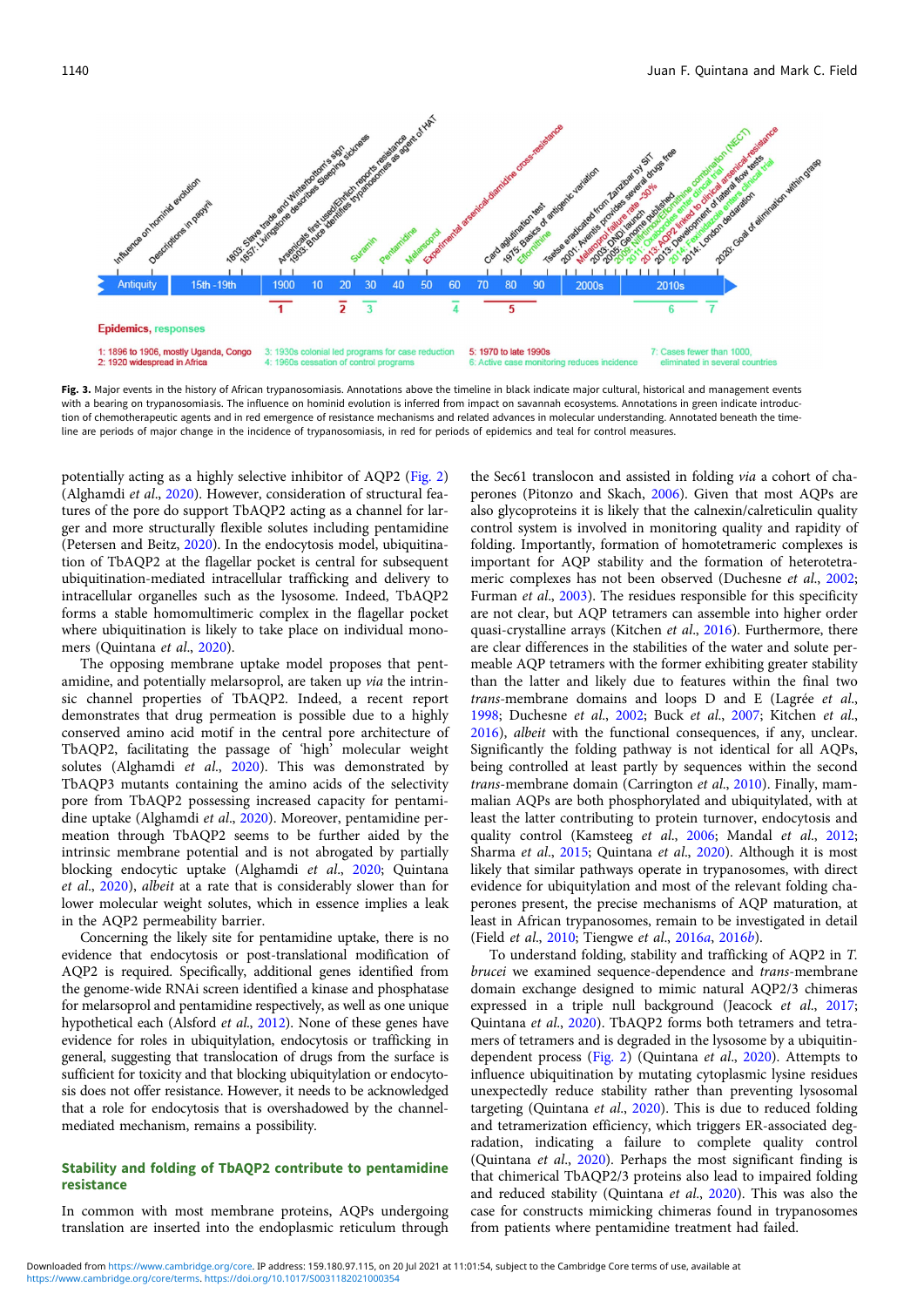<span id="page-4-0"></span>Clearly rigorous quality control mechanisms operate within the ER of T. brucei, but with a consequence that mutations in the non-essential AQPs can render parasites refractory to treatment. Moreover, the instability of AQP2 is likely an underlying cause of pentamidine treatment failure while the production of chimeric forms is potentially a high frequency event and stems directly from generation of contiguous paralogues initially derived by gene duplication; presumably the chimeras have poor folding capability due to mismatch between the N- and C-terminal regions.

# Concluding remarks

Remarkable advances to understanding mechanisms for classical therapies against African trypanosomes, as well as development of new drugs and the successes of public health programmes, auger well for the control of both human and animal African trypanosomiasis. Remarkably, we now have considerable understanding of pentamidine and melarsoprol uptake as well as mechanisms for resistance. The evolutionary history of trypanosome AQPs reveals both how pentamidine sensitivity arose, with a specifically broad-spectrum AQP2, and resistance arising from recombination. Placed in context ([Fig. 3](#page-3-0)) the millennia-old relationship between trypanosomes and humans has been complex, with periods where one organism had the upper hand and then the other. Recently, humans have been in the ascendant, with case numbers having dropped precipitously and even exceeding the WHO roadmap predictions. Indeed, several countries previously considered endemic have reported no cases for several years. It can only be hoped that the advances made in the last decade are not eroded by the COVID-19 pandemic, which threatens to undermine global progress on many fronts, including the control of infectious diseases ([http://hdrundp.org/](http://hdrundp.org/en/2020-report) [en/2020-report\)](http://hdrundp.org/en/2020-report).

Financial support. Work in the Dundee laboratory is supported by the Wellcome Trust (204697/Z/16/Z). JFQ is supported by a Sir Henry Wellcome postdoctoral fellowship (221640/Z/20/Z).

Conflict of interest. None.

#### References

- Al-Horani RA, Clemons D and Mottamal M (2019) The in vitro effects of pentamidine isethionate on coagulation and fibrinolysis. Molecules 24, 2146.
- Alghamdi AH, Munday JC, Campagnaro GD, Gurvic D, Svensson F, Okpara CE, Kumar A, Quintana J, Abril MEM, Milić P, Watson L, Paape D, Settimo L, Dimitriou A, Wielinska J, Smart G, Anderson LF, Woodley CM, Kelly SPY, Ibrahim HMS, Hulpia F, Al-Salabi MI, Eze AA, Sprenger T, Teka IA, Gudin S, Weyand S, Field M, Dardonville C, Tidwell RR, Carrington M, O'neill P, Boykin DW, Zachariae U and De Koning HP (2020) Positively selected modifications in the pore of TBAQP2 allow pentamidine to enter Trypanosoma brucei. eLife 9, 1–33.
- Alsford S, Eckert S, Baker N, Glover L, Sanchez-Flores A, Leung KF, Turner DJ, Field MC, Berriman M and Horn D (2012) High-throughput decoding of antitrypanosomal drug efficacy and resistance. Nature 482, 232–236.
- Baker N, Glover L, Munday JC, Aguinaga Andres D, Barrett MP, de Koning HP and Horn D (2012) Aquaglyceroporin 2 controls susceptibility to melarsoprol and pentamidine in African trypanosomes. Proceedings of the National Academy of Sciences 109, 10996–11001.
- Baker N, De Koning HP, Mäser P and Horn D (2013) Drug resistance in African trypanosomiasis: the melarsoprol and pentamidine story. Trends in Parasitology 29, 110–118.
- Barrera MC, Rojas LJ, Weiss A, Fernandez O, McMahon-Pratt D, Saravia NG and Gomez MA (2017) Profiling gene expression of antimony response genes in Leishmania (Viannia) panamensis and infected macrophages and its relationship with drug susceptibility. Acta Tropica 176, 355–363.
- Barrett MP, Boykin DW, Brun R and Tidwell RR (2007) Human African trypanosomiasis: pharmacological re-engagement with a neglected disease. British Journal of Pharmacology 152, 1155–1171.
- Beitz E (2005) Aquaporins from pathogenic protozoan parasites: structure, function and potential for chemotherapy. Biology of the Cell 97, 373–383.
- Bernhard SC, Nerima B, Mäser P and Brun R (2007) Melarsoprol- and pentamidine-resistant Trypanosoma brucei rhodesiense populations and their cross-resistance. International Journal for Parasitology 37, 1443–1448.
- Biyani N, Mandal S, Seth C, Saint M, Natarajan K, Ghosh I and Madhubala R (2011) Characterization of leishmania donovani aquaporins shows presence of subcellular aquaporins similar to tonoplast intrinsic proteins of plants. PLoS ONE 6, e24820.
- Bray PG, Barrett MP, Ward SA and De Koning HP (2003) Pentamidine uptake and resistance in pathogenic protozoa: past, present and future. Trends in Parasitology 19, 232–239.
- Bridges DJ, Gould MK, Nerima B, Mäser P, Burchmore RJ and de KH (2007) Loss of the high-affinity pentamidine transporter is responsible for high levels of cross-resistance between arsenical and diamidine drugs in African trypanosomes. Molecular Pharmacology 71, 1098–1108.
- Buck TM, Wagner J, Grund S and Skach WR (2007) A novel tripartite motif involved in aquaporin topogenesis, monomer folding and tetramerization. Nature Structural & Molecular Biology 14, 762–769.
- Burri C, Baltz T, Giroud C, Doua F, Welker HA and Brun R (1993) Pharmacokinetic properties of the trypanocidal drug melarsoprol. Chemotherapy 39, 225–234.
- Burri C, Onyango JD, Auma JE, Burudi EM and Brun R (1994) Pharmacokinetics of melarsoprol in uninfected vervet monkeys. Acta Tropica 58, 35–49.
- Calcino AD, De Oliveira AL, Simakov O, Schwaha T, Zieger E, Wollesen T and Wanninger A (2019) The quagga mussel genome and the evolution of freshwater tolerance. DNA Research 26, 411–422.
- Calvanese L, D'Auria G, Vangone A, Falcigno L and Oliva R (2018) Structural basis for mutations of human aquaporins associated to genetic diseases. International Journal of Molecular Sciences 19, 1577.
- Carrington M, Field MC, Sergeenko T, Wang Y and Bo S (2010) Chaperone requirements for biosynthesis of the trypanosome variant surface glycoprotein. PLoS ONE 5, e8468.
- de Groot BL and Grubmuller H (2001) Water permeation across biological membranes: mechanism and dynamics of aquaporin-1 and GlpF. Science (New York, N.Y.) 294, 2353–2357.
- Denise H and Barrett MP (2001) Uptake and mode of action of drugs used against sleeping sickness. Biochemical Pharmacology 61, 1–5.
- Duchesne L, Pellerin I, Delamarche C, Deschamps S, Lagrée V, Froger A, Bonnec G, Thomas D and Hubert JF (2002) Role of C-terminal domain and transmembrane helices 5 and 6 in function and quaternary structure of major intrinsic proteins: analysis of aquaporin/glycerol facilitator chimeric proteins. Journal of Biological Chemistry 277, 20598–20604.
- Fairlamb AH and Horn D (2018) Melarsoprol resistance in African trypanosomiasis. Trends in Parasitology 34, 481-492.
- Fairlamb AH, Henderson GB and Cerami A (1989) Trypanothione is the primary target for arsenical drugs against African trypanosomes. PNAS 86, 2607–2611.
- Field MC, Sergeenko T, Wang YN, Böhm S, Carrington M, Field MC, Sergeenko T, Wang YN and Bo S (2010) Chaperone requirements for biosynthesis of the trypanosome variant surface glycoprotein. PLoS ONE 5, e8468.
- Field MC, Horn D, Fairlamb AH, Ferguson MAJ, Gray DW, Read KD, De Rycker M, Torrie LS, Wyatt PG, Wyllie S and Gilbert IH (2017) Anti-trypanosomatid drug discovery: an ongoing challenge and a continuing need. Nature Reviews Microbiology 15, 217–231.
- Figarella K, Uzcátegui NL, Zhou Y, LeFurgey A, Ouellette M, Bhattacharjee H and Mukkhopadhyay R (2007) Biochemical characterization of Leishmania major aquaglyceroporin LmAQP1: possible role in volume regulation and osmotaxis. Molecular Microbiology 65, 1006–1017.
- Finn RN, Chauvigné F, Hlidberg JB, Cutler CP and Cerdà J (2014) The lineage-specific evolution of aquaporin gene clusters facilitated tetrapod terrestrial adaptation. PLoS ONE 9, 1–38.
- Furman CS, Gorelick-feldman DA, Davidson KGV, Yasumura T, Neely JD, Agre P and Rash JE (2003) Aquaporin-4 square array assembly: opposing actions of M1 and M23 isoforms. Proceedings of the National Academy of Sciences 100, 13609–13614.
- Gould MK and Schnaufer A (2014) Independence from kinetoplast DNA maintenance and expression is associated with multidrug resistance in